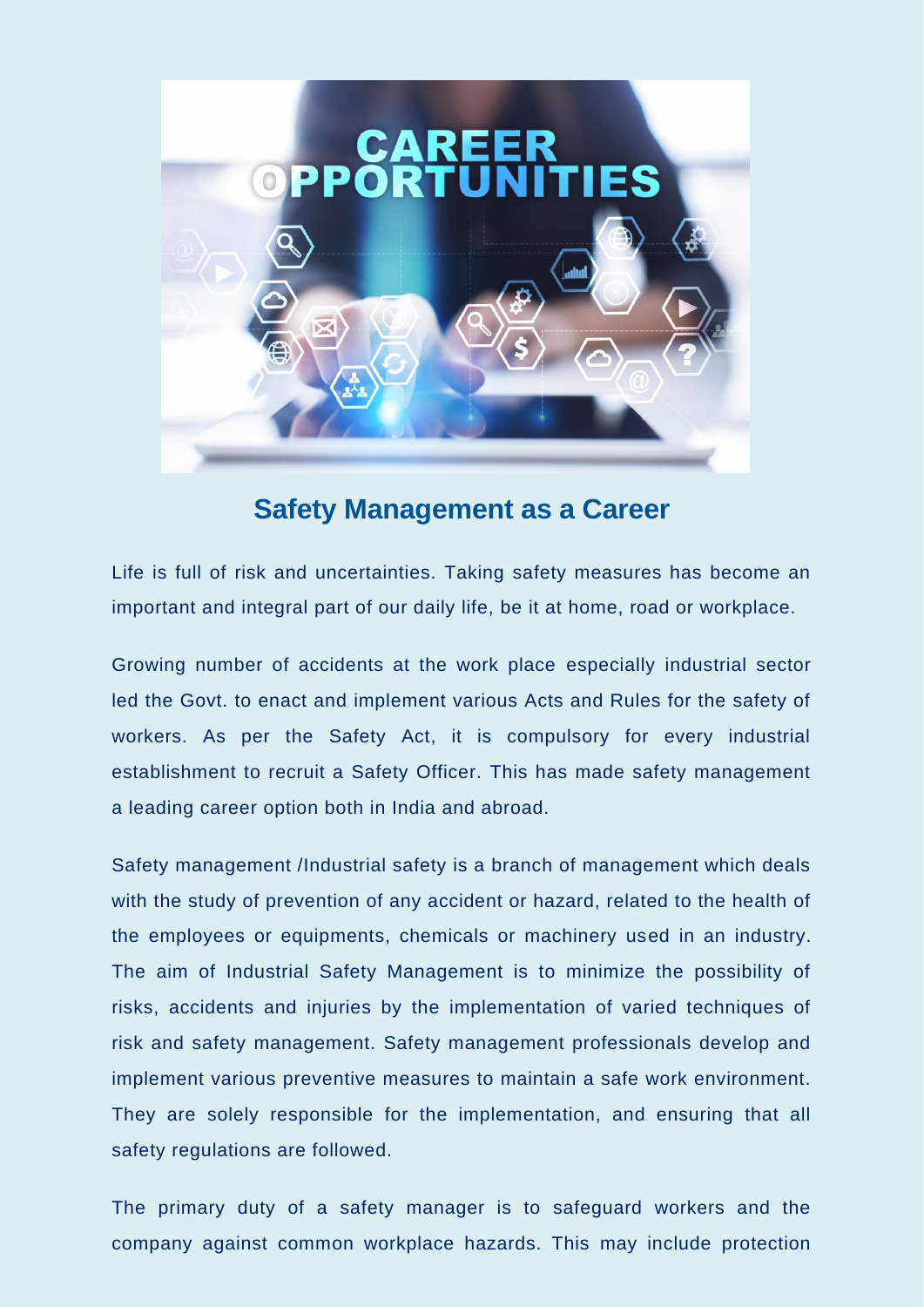from injury caused from biological and chemical agents, and from accidents caused by heavy metals and electricity hazards, by ensuring that the workers wear facemasks, goggles and protective clothing. The responsibilities of safety supervisors include; training and development of employees in safety practices, assessment of need of safety procedures, regular testing and monitoring of working environment, safety inspections, arrangement of special training in case of new equipments and procedures, improvement of safety Programs. Safety managers has to make workers aware about the do's and don'ts in the workplace. All organizations arrange work safety programs from time to time which give a better understanding of the value of safe work processes to their employees. This is a humanitarian career as it caters to humanity at large.

## **Eligibility Educational**

Safety management programs are available both at the undergraduate and graduate level. Those with 10+2 can do diploma or certificate courses in the field of safety management and enter this career field. For post graduate courses, one must have graduation from a recognised university.

A course in this area covers subjects like health science, Industrial safety standards, safety hazards, methods of accident prevention and emergency responses, safety administration etc. Industrial Safety Management career helps individuals to gain the ability to implement varied techniques of risk and safety management which will reduce the harmful impact of industrial revolution.

## **Personal attributes** needed are

- excellent interpersonal and communication skills
- observation and reporting skills
- ability to remain calm in emergencies
- safety-consciousness
- problem-solving and decision-making ability
- ability to work independently and in a team
- confidence